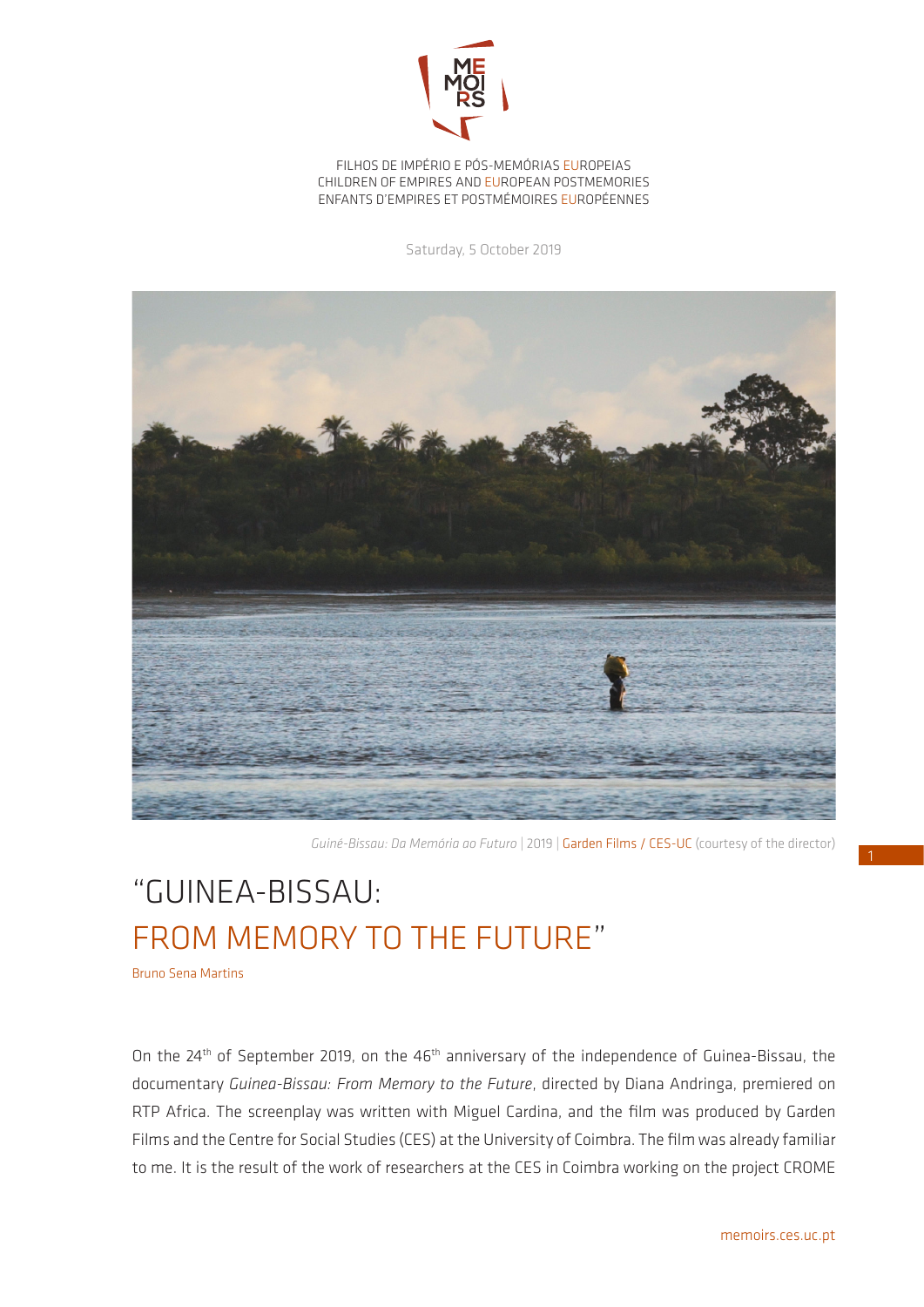

– Crossed Memories, Politics of Silence. I also made a modest contribution as one of the interviewees, filmed when I took part in the Colloquium "Memórias e Legados das Lutas de Libertação" [Memories and Legacies of the Liberation Struggles], in Bissau in September 2018.

When I sat down to watch the documentary, though, I felt a degree of distance from it. Or rather, the calm curiosity of someone who is taken by the hand and guided. It was the first time I had heard many of the voices who laid out in vivid detail the journey from the Guinean liberation struggle to Guinea today. Watching, I was struck by the powerfully creative meeting between contemporary Guinean testimonies and the laborious work of rescuing files from the archive: we see Amílcar Cabral rallying teachers in the fight against ignorance, and António Spínola signing the document recognising independence. As I watched I felt I was witnessing a singular, coherent gathering up of parts, a symphony of aspirations and memories narrated through Diana Andringa's distinctive sensibility. It tracked the long and winding road between generations, here expressed in post-colonial disenchantment, there in an uncompleted project: the struggle continues. The struggle, whose roots invariably lead back to Amílcar Cabral.

In the company of these testimonies, songs, archives and political slogans, which have long inhabited my familial memory, I found myself visiting an intimate, ancestral, legendary, almost unreal Guinea-Bissau. The Guinea of my mother and my grandmother, where, they tell me, I lived part of my childhood, but a Guinea of which I remember nothing. But, across the decades, I remember listening to the cassettes that played on the machine in the living room, giving news of Bissau. It was my grandmother. She could not write, so she recorded messages, lively, in Creole. From time to time, my mother would translate for me. After playing each tape with full solemnities – a ritual for which I was always present – my mother would listen to the whole thing again, alone, countless times. When the tape unravelled from being played and played and played, it was me, laboriously, with a pencil, who wound my grandmother's voice back onto the reel. I remember, too, the flavours that would arrive from Guinea in the post, carefully wrapped up in tight packages: palm oil, cashew nuts, *veludo* juice, gourds, ground peanuts, dried fish, chillies. I still remember the suffering my mother went through every time a coup renewed political instability in Guinea. The anguish in 1998, during the war, when we were stuck for long periods without any news at all from Bissau. For a long time, Guinea was, for me, the left behind land. Thanks to the loneliness of my grandmother, and the longings of my mother, it was a mystical place. Mystical, too, because of the repeated gift of receiving news from this country in which peace and prosperity, always much promised, were slow to arrive. And this brings me back to the film.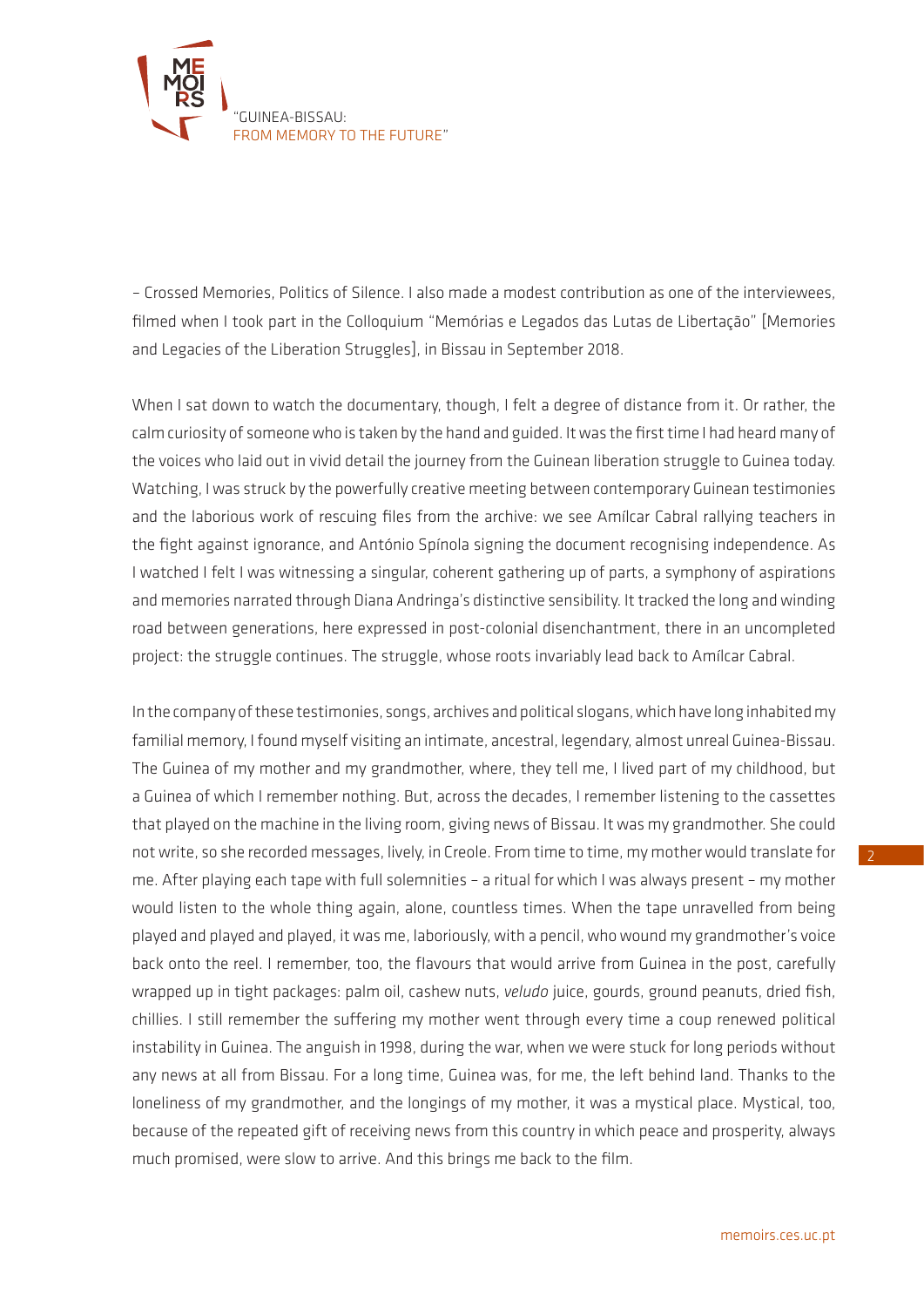

Diana Andringa's documentary shows the continuing centrality, in Guinea, of political memories of a promised land. A promise woven together in the armed struggle, the liberated zones, the people's stores, the alliance between Guineans and Cape Verdeans, by the pilot school in Conakry, by Rádio Libertação, by the dignity of a declaration of independence made in the bush. As bell hooks writes, selfesteem is a radical political agenda. The return of a hope built in anticolonial times emerges in the film as an inspiration for those struggling for the future of Guinea today. In this sense, a phrase of Cabral's that the film finds written on the walls of Bissau reverberates for me. He saw that the struggle for freedom was "also a struggle to show to the face of the world that we are a dignified people".

The constitution of independent nation states, won against colonial dominance, produces a context marked by the tension between the colonial heritance – with its borders, hierarchies, and modes of administration – and the celebration of the possibilities for new beginnings. When independence emerged from armed anticolonial struggle, new beginnings were made in direct relation to the legitimacy of those who conducted the war. There was the permanent risk that revolutionary violence would be transmuted into state violence. To this intrinsic instability we should add that many postcolonial states were confronted not only with a lack of resources and the absence of structures, but also with the global triumph of neoliberalism and the rigid dictats of international financial institutions. The post-independence landscape was populated by singular national political parties born out of liberation movements, war, and political instability, and by local elites soaked in the logics of international capitalism. In many of the African countries which freed themselves from the colonial yoke, celebratory evocations of liberation struggles conjure both national anticolonial narratives and deep disenchantment.

The struggle in Guinea Bissau was led by the acclaimed Amílcar Cabral. The PAIGC waged a successful armed struggle across its territory. The liberated zones reached international prominence as the rehearsal for a society yet to be born. Independence was declared before the revolution in Portugal of 1974. It is, therefore, perhaps, inevitable that Guinea's contemporary political instability and economic precarity clash, starkly, with the anti-colonial and anti-racist dignity of the past. This collision across time and across expectations suffuses Andringa's documentary. In the film, the struggle for liberation emerges at times as an inspiration to be followed, and at times as a source of legitimacy to be rescued from those who have failed to live up to the dream of Cabral.